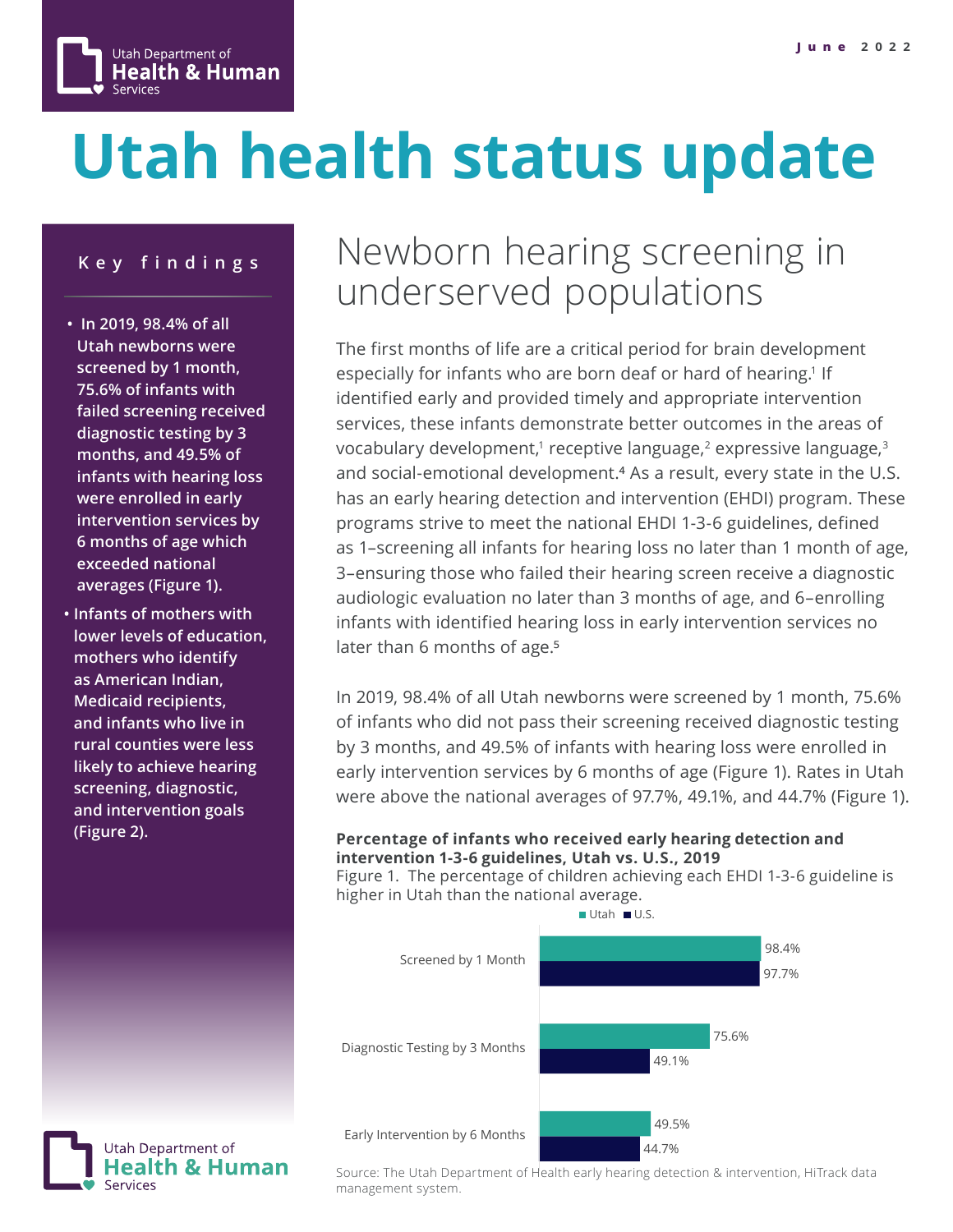

#### **Feature article continued**

The Utah Department of Health and Human Services (DHHS) EHDI program's focus is to improve rates of timely hearing testing and intervention. To understand the highest need among Utah populations, 1-3-6 data were analyzed from infants born during 2017 to 2021, focusing on underserved populations such as mothers with lower levels of formal education, racial and ethnic minorities, rural<sup>7</sup> households, or those receiving Medicaid. Infants of mothers with lower levels of education, mothers who identify as American Indian, Medicaid recipients, and infants who live in rural counties were less likely to achieve hearing screening, diagnostic, and intervention goals (Figure 2).

#### **Percentage of infants who failed initial hearing screening who received diagnostic evaluation by 3 months of age, by demographic characteristics, Utah, 01/01/2017–06/30/2021**

Figure 2. Infants of mothers with lower levels of education, mothers who identify as American Indian, Medicaid recipients, and infants who live in rural counties were less likely to have follow-up diagnostic evaluation by 3 months of age.



Source: The Utah Department of Health Early Hearing Detection & Intervention, HiTrack data management system.

\*Rural counties have a population density of fewer than 99 people per square mile, but greater than 6 people per square mile.<sup>7</sup>

Tailored services to assist populations who most often fail to meet these benchmarks will help families in need. Targeted services for people who are American Indian and people who live in rural areas, as well as Medicaid recipients and individuals with less than a high school education, would provide more services for families who need them most. The DHHS EHDI program works collaboratively with families and health providers to ensure all children who are diagnosed as deaf or hard of hearing complete 1-3-6 goals to improve outcomes for speech, language, academic, social, and emotional development.

For more resources or information about the DHHS EHDI program visit, [https://health.utah.](https://health.utah.gov/cshcn/programs/ehdi.html) [gov/cshcn/programs/ehdi.html.](https://health.utah.gov/cshcn/programs/ehdi.html)

1. Mayne AM, Yoshinaga-Itano C, Sedey AL, Carey A. Expressive vocabulary development of infants and toddlers who are deaf or hard of hearing. Volta Rev. 1998;100(5):1-28.

2. Kennedy CR, McCann DC, Campbell MJ, et al. Language ability after early detection of permanent childhood hearing impairment. N Engl J Med. 2006;354(20):2131-2141. doi:10.1056/NEJMoa054915.

3. Watkin P, McCann D, Law C, et al. Language ability in children with permanent hearing impairment: the influence of early management and family participation. Pediatrics. 2007;120(3):e694-e701. doi:10.1542/peds.2006-2116.

4. Yoshinaga-Itano C, Sedey A, Coulter D, Mehl A. Language of early-and later-identified children with hearing loss. Pediatrics. 1998;102(5):1161-1171. doi:10.1542/ peds.102.5.1161.

5. Year 2019 Position Statement: Principles and Guidelines for Early Hearing Detection and Intervention Programs. Journal of Early Hearing Detection and Intervention, 4(2), 1-44. DOI:<https://doi.org/10.15142/fptk-b748>

6. Centers for Disease Control and Prevention. (2022, February 2). 2019 annual data early hearing detection and intervention (EHDI) program. Centers for Disease Control and Prevention. Retrieved March 3, 2022, from [https://www.cdc.](https://www.cdc.gov/ncbddd/hearingloss/ehdi-data2019.html ) [gov/ncbddd/hearingloss/ehdi-data2019.html](https://www.cdc.gov/ncbddd/hearingloss/ehdi-data2019.html )

7. Utah Department of Health Office of Primary Care and Rural Health. (2018). County Classifications Map. Utah Department of Health. Retrieved March 3, 2022, from [https://](https://ruralhealth.health.utah.gov/portal/county-classifications-map/) [ruralhealth.health.utah.gov/portal/county-classifications](https://ruralhealth.health.utah.gov/portal/county-classifications-map/)[map/](https://ruralhealth.health.utah.gov/portal/county-classifications-map/)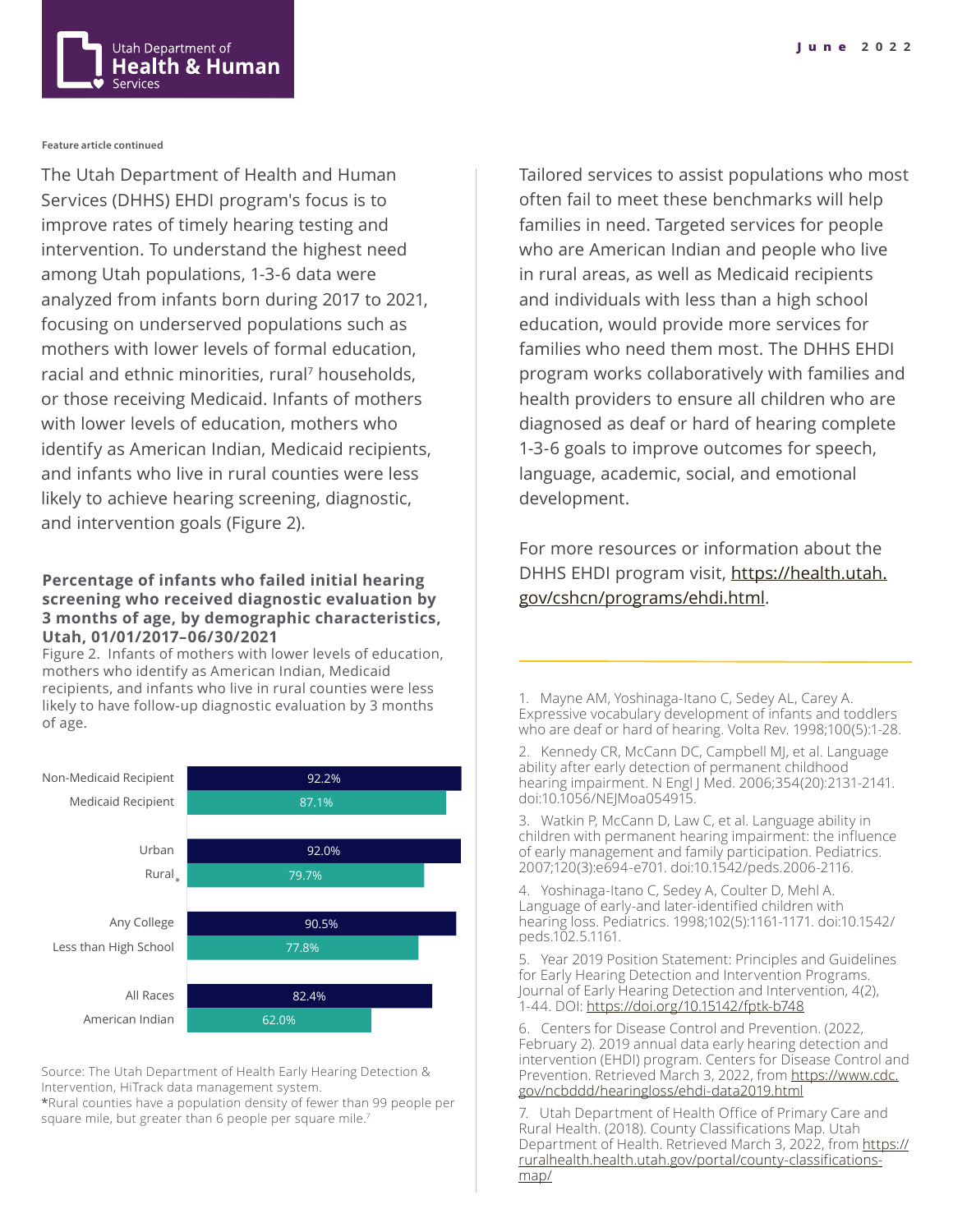# **Spotlights**



### **Use of address-based sampling to conduct Utah's adult tobacco surveys**

Monitoring trends in tobacco-related behaviors and attitudes is critical for Utah's efforts to reduce tobacco-related disease and deaths. Due to the high cost of reaching small populations of people who smoke cigarettes or use other tobacco products with telephone surveys, the Utah Department of Health and Human Services (DHHS) Tobacco Prevention and Control Program (TPCP) worked with its independent evaluation team at RTI International to explore the feasibility of surveying Utah adult tobacco users with an address-based sampling (ABS) method.

The ABS method is a probability-based sampling approach using address lists such as the United States Postal Service Computerized Delivery Sequence file.<sup>1</sup> The ABS frame has the advantage of allowing stratification by geography since the frame contains the address of each frame member. The RTI and TPCP teams used geographic stratification from Utah Health Improvement Index (HII) classifications. The methodology used to create Utah HII is based on Singh's Area Deprivation Index (ADI).<sup>2</sup> Utah HII is a measure of health equity for Utah's 99 small heath areas. Areas with higher HII scores, which indicate greater health disparities, were oversampled to obtain more responses from communities with a greater risk for tobacco use and other health disparities. A multi-step weighting process was used to reflect the demographic characteristics of Utah adults.

### **Tobacco survey process using the address-based sampling method**

Figure 1. The ABS survey included five mailings to recruit households to participate in the survey via booklet or web login.



Source: Utah Department of Health, Tobacco Prevention and Control Program (TPCP)

The DHHS TPCP ABS pilot project was completed in the fall of 2020 with a response rate of 54.2%. Most respondents completed the web survey (81.4%) and 18.6% completed the survey booklet. The 2021 response rate was slightly lower at 48.8% with comparable proportions of respondents choosing the web survey and booklet options. Web survey respondents received a higher incentive of \$20 because they had more questions to answer compared with respondents who received \$10 from the completed survey booklets. The Utah DHHS TPCP uses the survey results to plan and evaluate policies and interventions to prevent tobacco and nicotine addiction and increase access to quit services for all Utahns.

<sup>1.</sup> United States Postal Service [https://about.usps.com/postal-bulletin/2001/html/pb22057/a-d.html#:~:text=The%20Delivery%20](https://about.usps.com/postal-bulletin/2001/html/pb22057/a-d.html#:~:text=The%20Delivery%20Sequence%) [Sequence%20File%20\(DSF,to%20all%20USPS%20addressing%20standards.](https://about.usps.com/postal-bulletin/2001/html/pb22057/a-d.html#:~:text=The%20Delivery%20Sequence%)

<sup>2.</sup> Singh, GK. Area deprivation and widening inequalitites in US mortality, 1969–1998. American Journal of Public Health. 2003; 93(7):1137–1143.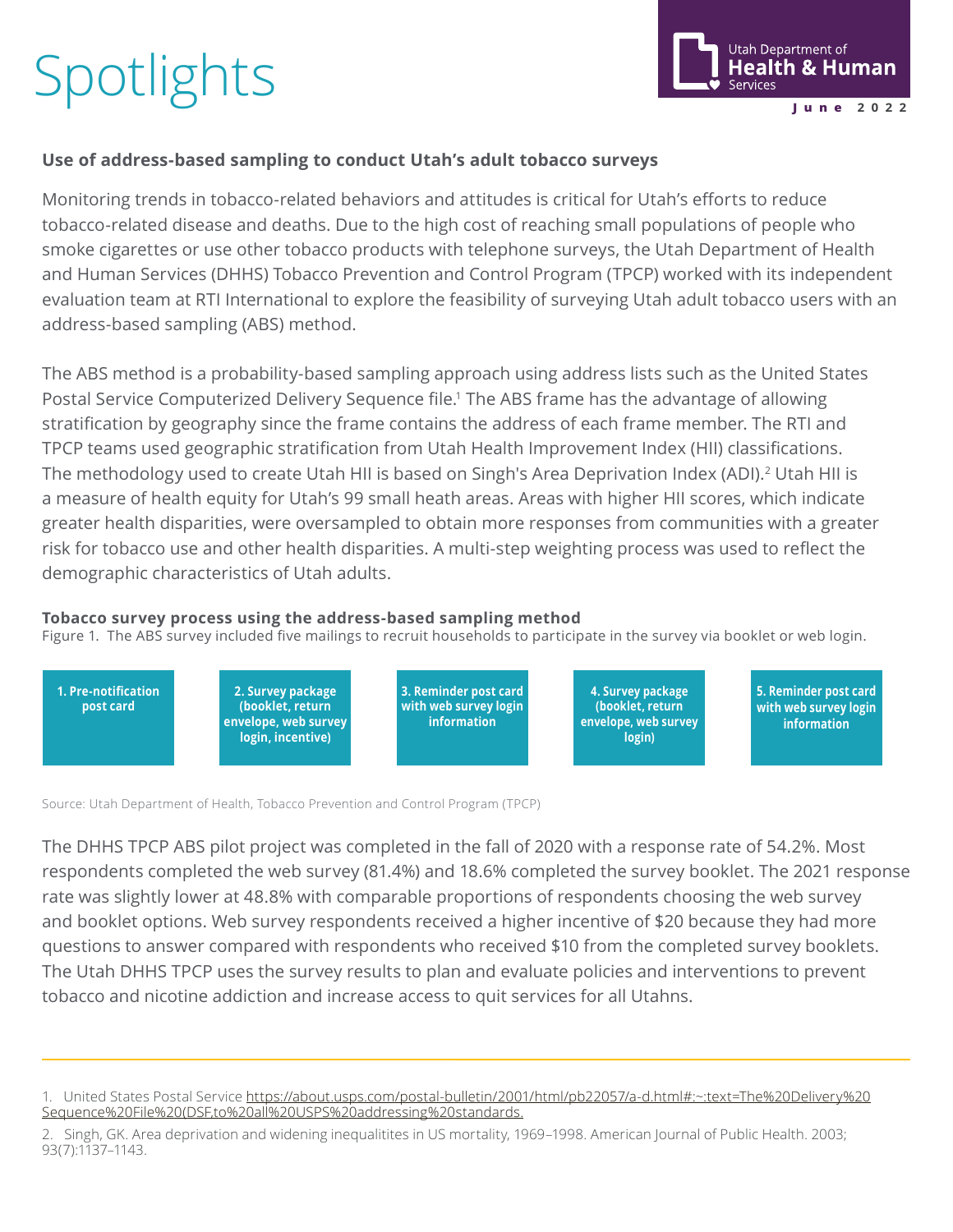## Monthly health indicators

| Monthly report of notifiable diseases,<br><b>April 2022</b>        | Current month<br># cases               | Current month<br>(5-yr average)<br>#expected<br>cases       | Cases YTD<br>$\ddot{}$        | (5-yr average)<br># expected<br><b>Cases YTD</b> | YTD standard<br>morbidity<br>(obs/exp)<br>Ratio  |
|--------------------------------------------------------------------|----------------------------------------|-------------------------------------------------------------|-------------------------------|--------------------------------------------------|--------------------------------------------------|
| Campylobacteriosis (Campylobacter)                                 | 37                                     | 41                                                          | 142                           | 144                                              | 1.0                                              |
| COVID-19 (SARS-CoV-2)                                              |                                        |                                                             | Weekly updates at             |                                                  |                                                  |
| Shiga toxin-producing Escherichia coli (E. coli)                   | 11                                     | 10                                                          | 43                            | 37                                               | 1.2                                              |
| Hepatitis A (infectious hepatitis)                                 | $<$ 5                                  | < 5                                                         | < 5                           | 25                                               | 0.2                                              |
| Hepatitis B, acute infections (serum hepatitis)                    | $<$ 5                                  | < 5                                                         | $<$ 5                         | 6                                                | 0.2                                              |
| Influenza*                                                         |                                        | Updates at http://health.utah.gov/epi/diseases/influenza    |                               |                                                  |                                                  |
| Meningococcal disease                                              | < 5                                    | < 5                                                         | < 5                           | < 5                                              | n/a                                              |
| Pertussis (whooping cough)                                         | < 5                                    | 25                                                          | 24                            | 135                                              | 0.2                                              |
| Salmonellosis (salmonella)                                         | 38                                     | 24                                                          | 108                           | 84                                               | 1.3                                              |
| Shigellosis (shigella)                                             | 6                                      | 3                                                           | 24                            | 16                                               | 1.5                                              |
| Varicella (chickenpox)                                             | 10                                     | 15                                                          | 25                            | 62                                               | 0.4                                              |
| Quarterly report of notifiable diseases,<br>4th quarter 2021       | Current<br>quarter<br># cases<br>cases | (5-yr average)<br># expected<br>Current<br>quarter<br>cases | <b>Cases YTD</b><br>$\ddot{}$ | (5-yr average)<br># expected<br><b>Cases YTD</b> | morbidity ratio<br>YTD standard<br>(obs/exp)     |
| HIV/AIDS <sup>T</sup>                                              | 34                                     | 29                                                          | 132                           | 129                                              | 1                                                |
| Chlamydia                                                          | 2,633                                  | 2,614                                                       | 11,206                        | 10,342                                           | 1.1                                              |
| Gonorrhea                                                          | 907                                    | 728                                                         | 3,620                         | 2,699                                            | 1.3                                              |
| Syphilis                                                           | 45                                     | 32                                                          | 212                           | 130                                              | 1.6                                              |
| Tuberculosis                                                       | 10                                     | 7                                                           | 17                            | 25                                               | 0.7                                              |
| Medicaid expenditures (in millions) for the<br>month of April 2022 | ent month<br>Ğ                         | month<br>geted<br>ected<br>Exp<br>Dud<br>for 1              | al YTD<br>Fisc                | geted fiscal<br><b>Budy</b>                      | er) budget<br>ance over<br>$\overline{\text{S}}$ |
| Mental health services                                             | \$32                                   | \$32                                                        | \$192                         | \$193                                            | (41.3)                                           |
| Inpatient hospital services                                        | \$20                                   | \$21                                                        | \$205                         | \$206                                            | (41.3)                                           |
| Outpatient hospital services                                       | \$3                                    | \$3                                                         | \$30                          | \$32                                             | (\$2.0)                                          |
| Nursing home services                                              | \$113                                  | \$113                                                       | \$282                         | \$282                                            | (\$0.8)                                          |
| Pharmacy services                                                  | \$16                                   | \$16                                                        | \$124                         | \$125                                            | (\$0.9)                                          |
| Physician/osteo services <sup>‡</sup>                              | \$22                                   | \$21                                                        | \$76                          | \$77                                             | (\$0.6)                                          |
| Medicaid expansion services                                        | \$166                                  | \$166                                                       | \$935                         | \$937                                            | (\$1.7)                                          |
| ***Total Medicaid                                                  | \$693                                  | \$692                                                       | \$3,797                       | \$3,797                                          | (\$0.2)                                          |

|| Comparisons include previous data year 2020. Updates for COVID-19 can be found at [https://coronavirus.utah.gov.](https://coronavirus.utah.gov) This includes case counts, deaths, number of Utahns tested for disease, and latest information about statewide public health measures to limit the spread of

COVID-19 in Utah.<br>\* More information and weekly reports for influenza can be found at <u><http://health.utah.gov/epi/diseases/influenza></u>.<br><sup>†</sup> Diagnosed HIV infections, regardless of AIDS diagnosis.

Notes: Data for notifiable diseases are preliminary and subject to change upon the completion of ongoing disease investigations. ‡ Medicaid payments reported under physician/osteo Services do not include enhanced physician payments.

\*\*\*The Total Medicaid program costs do not include costs for the PRISM project.